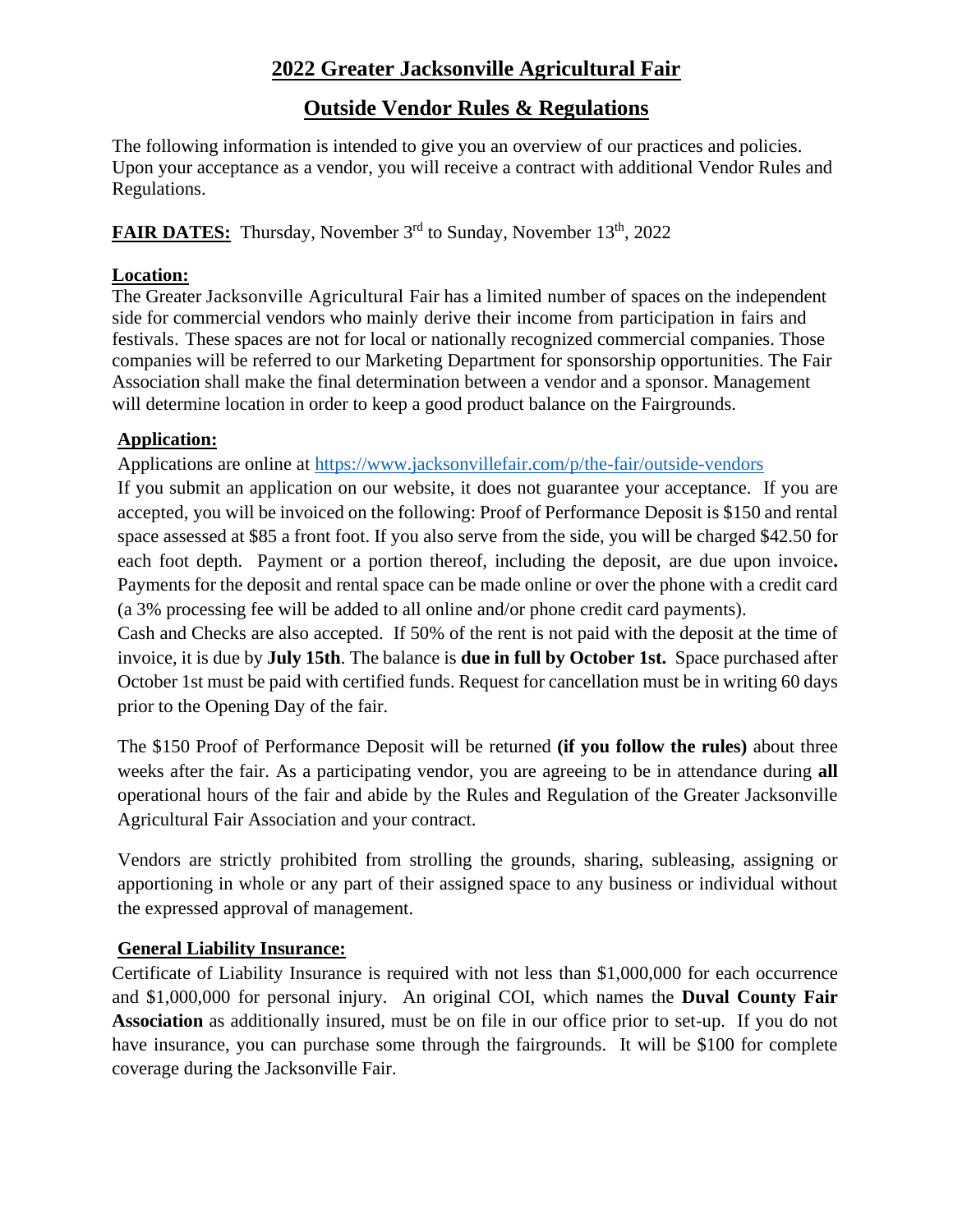## **Water Supply:**

Vendors must have a "clean hose" that does not leak and is capable of extending 100 ft. from the assigned site to a designated water supply. If a hose is found to leak, it will be disconnected until such time as the leak is corrected. Safety mats must be sufficient in length and weight to cover all exposed hoses.

Grey Water Tanks are required by the Health Department (which does not allow Blue Boys). Concessionaires are responsible for having their own Grey Water Tank (a personal tank costs \$420), or sharing a tank with their neighbor (a shared tank will cost \$210). Select your option on the application and this fee will be added to your invoice. Tanks will be pumped in the early morning hours **daily** throughout the 11-day fair.

| <b>Electrical Charges:</b> |       |  |
|----------------------------|-------|--|
| 20 amps or less            | \$55  |  |
| 30 amps                    | \$110 |  |
| 40-60 amps                 | \$165 |  |
| 70-100 amps                | \$275 |  |

You will be charged for electricity on your invoice. Anyone needing more than the standard 110v will have to make arrangements with the Fair Electrician and are required to have at their site electric cables sufficient in length to reach the Fair's power source (a minimum of 200 ft.) from the vendor's site and Underwriter approved for rough surface usage. The cables should withstand constant foot traffic and exposure to the elements. Vendor's power panel must be Underwriter approved and electric cables with a capacity rating to meet the vendor's power needs. The cables must be connected into the vendor's power panel, fused with proper overload protection of the cables, and overload protection for the branch circuits needed by the vendor. For Phase 1 (120/240 volts) the cable shall be a 4-conductor cable and for Phase 3 a 5-conductor cable. Both shall have a green ground conductor and be capable of being hard-wired by the Fair Electrician into the correct power source. **Vendors may not connect or disconnect themselves**.

### **Fire Suppression System:**

The Jacksonville Fire Marshall requires a fire suppression system in trailers or closed environments where cooking equipment produces grease-laden vapors. LP Tanks must be secured at all times. (Code NFP-96/904-630-0445)

### **Vendors Must Furnish:**

You must provide your own secure tent or trailer, signs, tables, table coverings, flooring, chairs, extension cords, hoses, etc. The fairground's area will be lighted, but vendors may wish to arrange for security and lighting for their own specific needs. Vendor signage must be of a professional nature; homemade signs are not allowed. Signs should include the company name as it appears on the application and the menu items that you submitted with your application. Changes to menu items must be approved by the Vendor Coordinator. Prices should be posted with the policy for refunds or exchanges.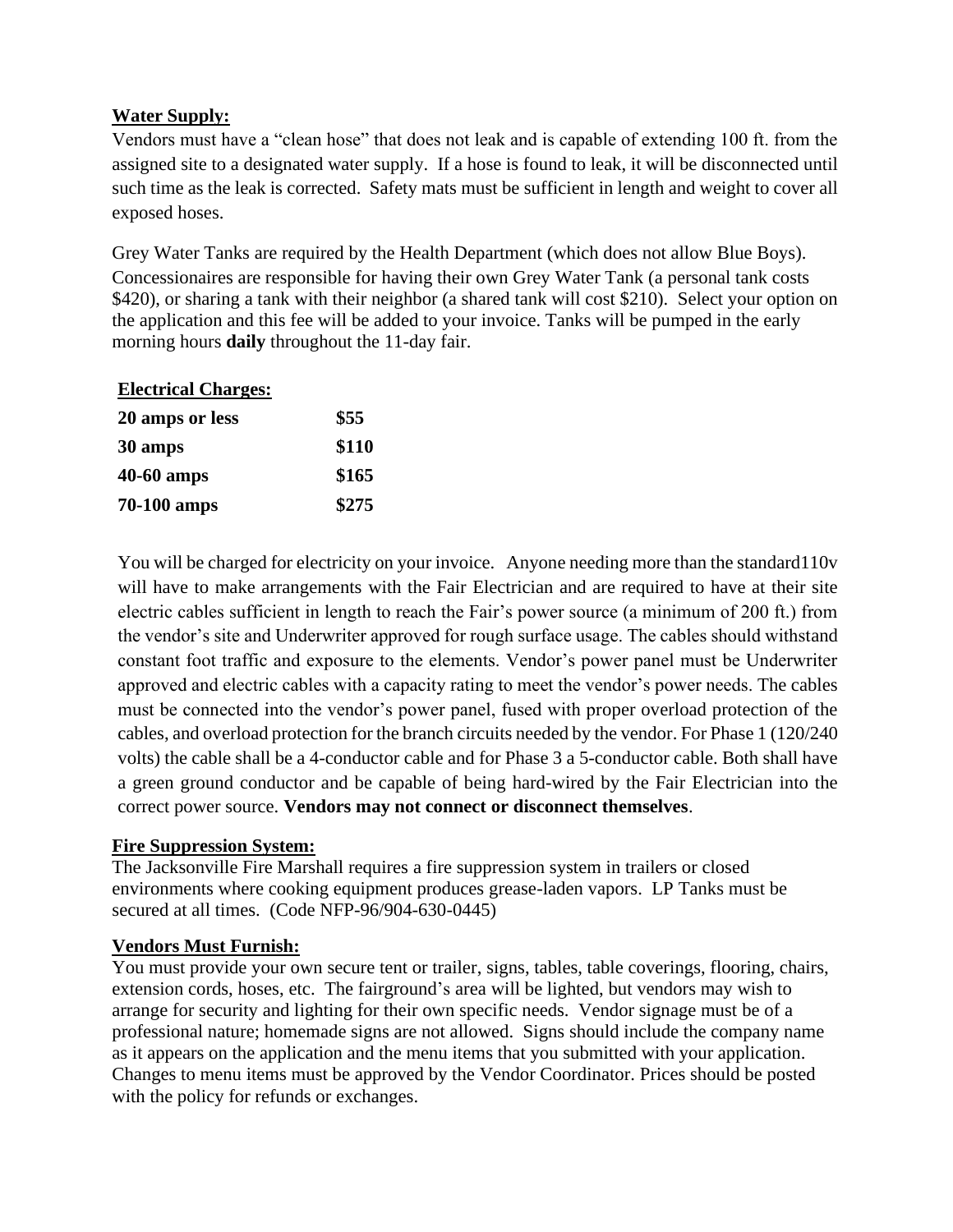### **Product Sales & Restrictions:**

Only those products listed on your application may be sold or displayed. The following items are unacceptable: any type of gun or toy having the appearance of a real gun, switch-blades, brass-knuckles, products from endangered animals, costume masks, drug-related merchandise, or other inappropriate items. The GJAF reserves the right to determine whether an item is considered offensive or in poor taste and to prohibit the sale or display of such. Also, the fair must approve any raffles, drawings, or give-a-ways.

### **Sysco Foods**

Sysco is the official Food Distributor of the Greater Jacksonville Agricultural Fair. While you are with us, they will be here to take your orders and make deliveries. No other company is allowed to take orders or deliver products to you before or during our fair.

### **Pepsi**

Only Pepsi products can be served here at The Jacksonville Fairgrounds. Pepsi will be here to take your orders and drop off deliveries (drop off schedule will be provided prior to the start of the fair)

### **RV Spaces:**

RV and Motor Home Sites are **not** available on the Jacksonville Fairgrounds.

Here are a few options:

### **Hanna Park Campgrounds** (7 miles E.) (904) 249-4700

[https://www.coj.net/departments/parks-and-recreation/recreation-and-community](https://www.coj.net/departments/parks-and-recreation/recreation-and-community-programming/kathryn-abbey-hanna-park/camping-at-hanna-park.aspx)[programming/kathryn-abbey-hanna-park/camping-at-hanna-park.aspx](https://www.coj.net/departments/parks-and-recreation/recreation-and-community-programming/kathryn-abbey-hanna-park/camping-at-hanna-park.aspx)

### **Flamingo Lakes Resort** (7 miles N.) (904) 766-0672

[www.sunrvresorts.com/resorts/south/florida/flamingo-lake-rv-resort](http://www.sunrvresorts.com/resorts/south/florida/flamingo-lake-rv-resort)

**Fleetwood RV Park** (7 miles S.) (904) 737-4733 [www.fleetwoodrvpark.com](http://www.fleetwoodrvpark.com/)

**Sunny Oaks RV Park** (8 miles NW) (904) 619-6118 [www.sunnyoakscommunityrv.com](http://www.sunnyoakscommunityrv.com/)